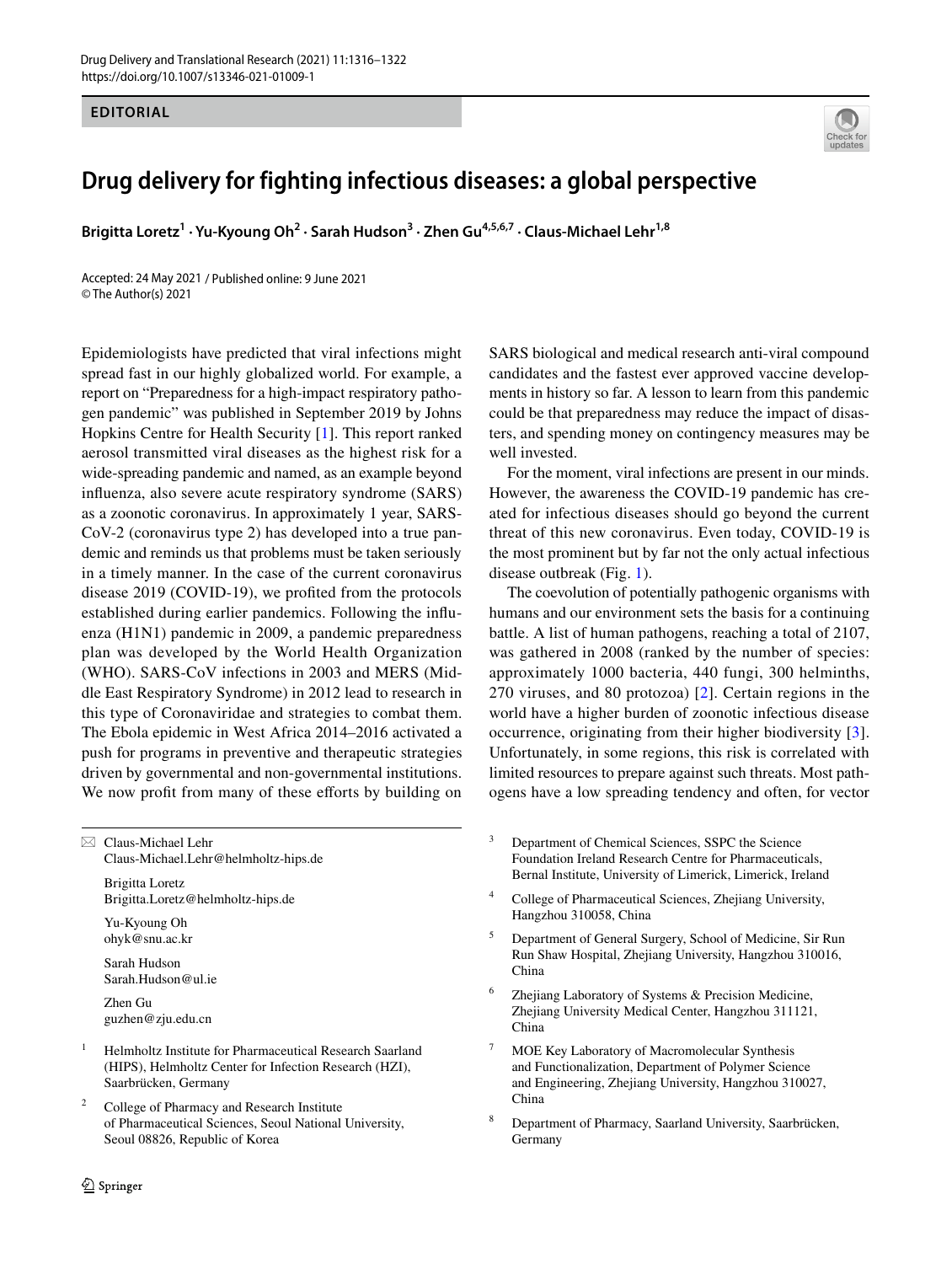

<span id="page-1-0"></span>**Fig. 1** Word cloud published by the International Society of Infectious Diseases (ISID) for the reported disease outbreaks in the year 2019 (left) and quarter three of 2020 (right). Word size is an indication of the frequency of ProMED reports. ISID provides global sur-

veillance of infectious diseases [\(https://isid.org/surveillance/](https://isid.org/surveillance/)). Despite the prominent role of COVID-19 in 2020, there is still a multitude of other infectious disease outbreaks

or climate reasons, become endemic only in some regions of the world. However, changes in natural habitats, climate change, and human mobility afect the global distribution of pathogens. Infectious diseases are a global threat and challenge, which should be tackled promptly and in unison across the world. The sporadic emergence of new human pathogens shifts in geographic distributions, and on top of this, the development of antimicrobial (antibiotics, antiviral, antifungal, and antiparasitic actives) resistance emphasizes the urgent need to maintain and intensify our efforts in anti-infective research to ensure as much preparedness as possible. Not only the appearance of new human pathogens is an issue but climate change can contribute to increased incidence or shifts in geographical distribution (for example, Zika or Dengue viruses transmitted by mosquitoes, or *Borrelia burgdorferi* by ticks). In today's world, infectious diseases are a leading cause of death worldwide, particularly in low- to middle-income countries, and especially in young children. Lower respiratory tract infections (e.g., pneumonia, also including chronic obstructive pulmonary disease (COPD) and infuenza) are still in the top-ten killer diseases worldwide, particularly high in ranking in low-income countries accompanied in that list by diarrheal diseases, malaria, and tuberculosis (Table [1](#page-1-1)) [[4\]](#page-5-3). The number of deaths from lower respiratory infections declined between 2000 and 2019, as well as the impact of diarrheal diseases, tuberculosis, and HIV/AIDS. However, because of rising antimicrobial resistance, the COVID-19 pandemic and economic crises, the threat of a reversal in this decline in death rate from such infectious diseases is imminent.

Our medications against pathogens are losing their efficacy for various species. Tuberculosis and malaria are major

<span id="page-1-1"></span>**Table 1** The top ten leading causes of death ( source: WHO Report 2020). Infectious diseases are highlighted in bold

|                | Rank Low-income countries    | High-income countries               | Worldwide                                       |
|----------------|------------------------------|-------------------------------------|-------------------------------------------------|
|                | Neonatal conditions          | Ischemic heart disease              | Ischemic heart disease                          |
| 2              | Lower respiratory infections | Alzheimer's disease                 | <b>Stroke</b>                                   |
| 3              | Heart disease                | <b>Stroke</b>                       | Chronic obstructive pulmonary<br>disease (COPD) |
| $\overline{4}$ | <b>Stroke</b>                | Lung cancers                        | <b>Lower respiratory infections</b>             |
| 5              | Diarrheal diseases           | <b>COPD</b>                         | Neonatal conditions                             |
| 6              | Malaria                      | <b>Lower respiratory infections</b> | Lung cancers                                    |
|                | Road injury                  | Colon cancers                       | Alzheimer's disease and dementias               |
| 8              | <b>Tuberculosis</b>          | Kidney diseases                     | <b>Diarrheal diseases</b>                       |
| 9              | <b>HIV/AIDS</b>              | Hypertensive heart disease          | <b>Diabetes</b>                                 |
| 10             | Cirrhosis of the liver       | <b>Diabetes</b>                     | Kidney diseases                                 |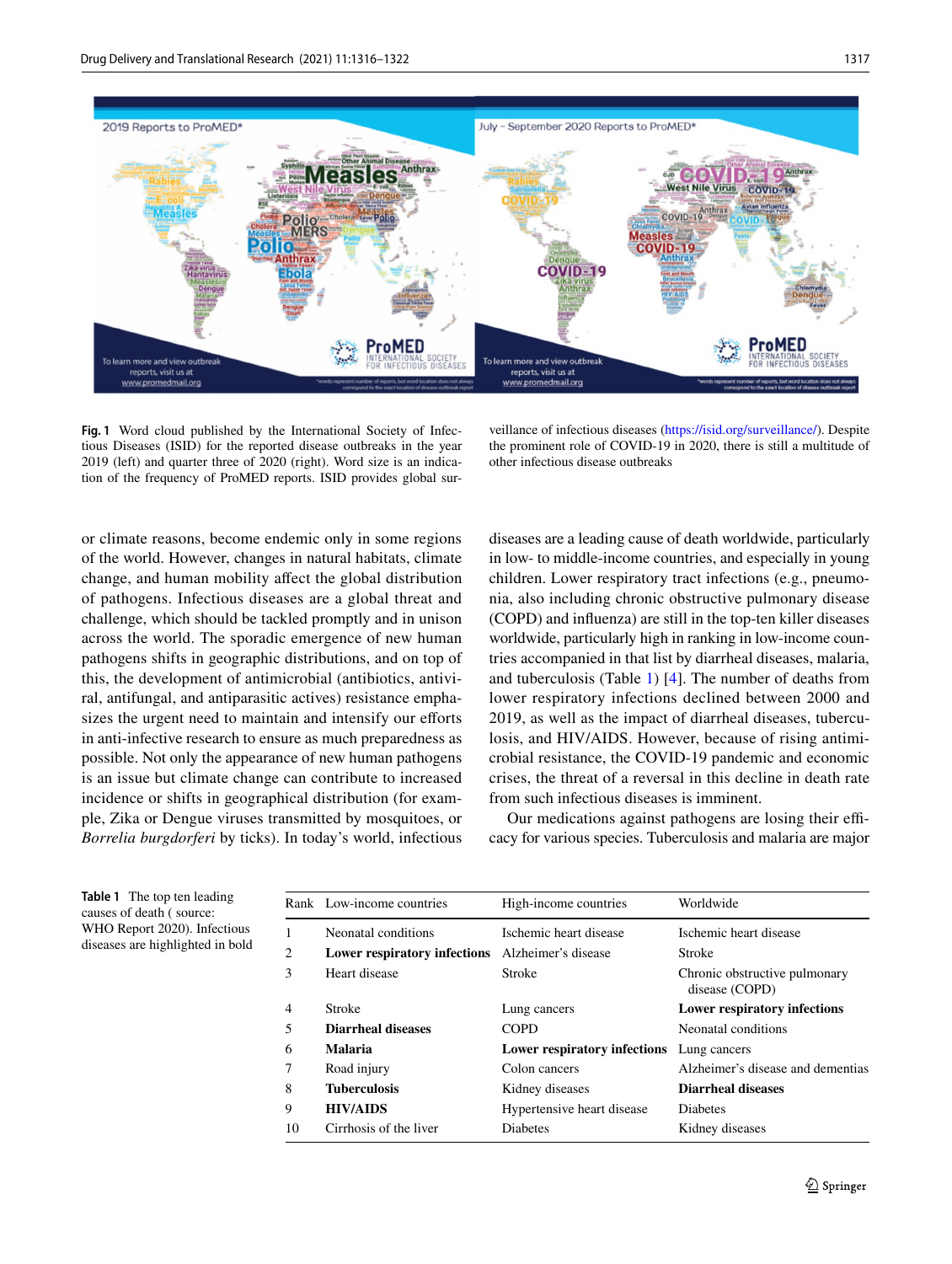killer diseases with severe resistance problems. Importantly, several bacterial human pathogens (especially the six highly virulent pathogens *Enterococcus faecium*, *Staphylococcus aureus*, *Klebsiella pneumoniae*, *Acinetobacter baumannii*, *Pseudomonas aeruginosa*, and *Enterobacter* species, a.k.a. ESKAPE) show a rising tendency of antimicrobial resistance (AMR) and spread not only in the hospital environment but also through community transmission. An estimated 700,000 deaths worldwide, thereof alone 230,000 from multidrugresistant (MDR) tuberculosis, are claimed by AMR today [\[5](#page-5-4)]. Drug-resistant microbes endanger populations with poor sanitation as well as surgical inventions in developed countries' clinics. Therefore, worldwide calls have been issued to develop new anti-infectives and use the existing ones with more caution. One hundred and twenty-seven countries have developed a national action plan to tackle AMR [\[6](#page-5-5)].

Does this not mainly concern sanitation councils and drug discovery research? Is this actually a topic for drug delivery scientists? Undoubtedly, strategies for better disease prevention and responsible use of anti-infectives are needed along with the discovery and development of novel active compounds. However, research for better anti-infective medicines also deserves to be a topic in drug delivery. Figure [2](#page-2-0) provides an overview of anti-infective strategies now clearly going beyond classical antibiotic small molecule therapies. The diversity of actives used in such therapeutic concepts can proft from various delivery systems and formulations. Drug delivery can enable safer vaccines based on proteins or nucleotides. This will enable vaccination against pathogens so far not suitable or highly complicated for vaccination by killed or attenuated microorganisms because of their high genetic variability, the spread of multiple serogroups/types, or complications by preexisting immune responses for similar viral families (like HIV or dengue virus). Reverse vaccinology can identify optimized epitope display by broad HLA groups, and biotechnology allows engineering of immunogens and production of glycoproteins and construction of epitope-optimized proteins, or nucleotide sequences encoding them (pDNA, mRNA, or self-replicating RNAs). The key to vaccination is the delivery of antigens with optimized antigen presentation to achieve a sufficient broad protective immune response [[7\]](#page-5-6). Thus, the combined eforts of understanding the disease (pathogen life cycle and immune response), bioinformatics, biotechnology, and delivery can be optimized through existing "platform technologies" for vaccine development including mRNA-based, virus-likeparticle-based, and viral-vector-based vaccines. The speed in SARS-CoV-2 vaccine development was due to the investment in such platform technologies before the emergence of the virus and the already outlined plans for regulatory approval plans in a pandemic emergency. Such vaccine platform technologies, no matter whether viral- or nonviral delivery, predetermine the immune response type and safety considerations and allow alignment of manufacturing procedures. A technology that allows a broad range of antigens to be engineered with moderate technology adaptation such as the mRNA platform can be a game changer in the development effort for vaccines. The non-profit research



<span id="page-2-0"></span>**Fig. 2** Anti-infective strategies are getting more diverse, comprising many concepts in development pipelines. They span from disease prevention via vaccination, strategies treating the host or the host microbiota, or modulation of the pathogenicity of microbes to antimicrobials by single active or combinations. \*FMT=fecal microbiota transplantation. \*\*Resistance inhibitors are lactamase-inhibitors, permeabilizers, or efflux-pump inhibitors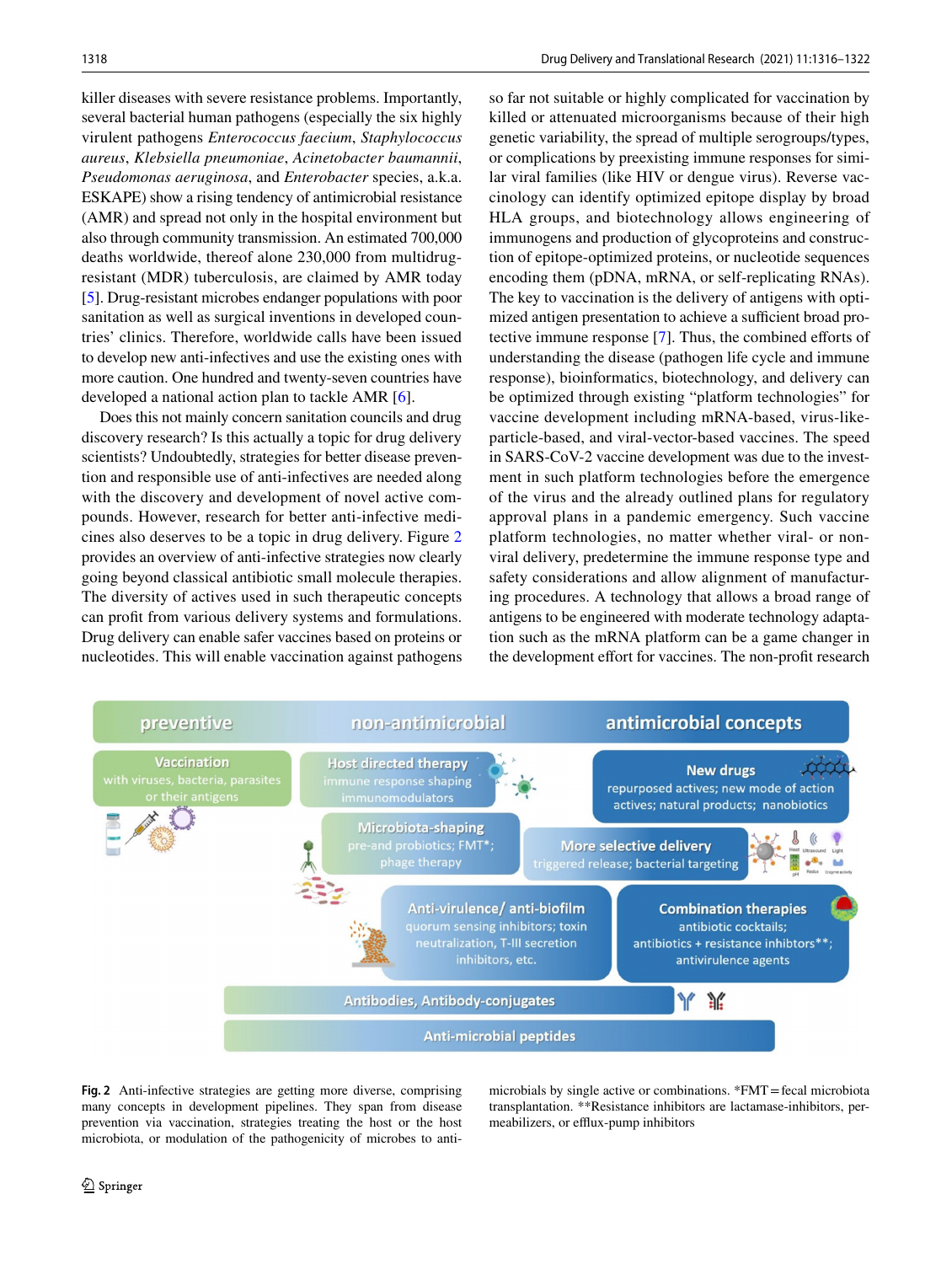organization IAVI with a long tradition in vaccination recently announced the frst results of their clinical trial of an HIV vaccine in phase 1 [[8\]](#page-5-7). The key to this success was the identifcation of broadly neutralizing antibodies, targeting a specifc B lymphocyte population, and the use of delivery platforms (currently replicating not only viral vector vesicular stomatitis virus but also mRNA) [[9](#page-5-8)].

Prevention of infections reduces the need for antibiotics, a strategy that is not limited to humans, but also can decrease antibiotic use in animals. Reducing the use of antibiotics in animal housing and food production is an essential piece of the strategy against AMR. A sufficiently high concentration of anti-infectives is essential to be efective and prevent the development of drug resistance. Drug delivery can ensure delivery of the right dose to the target at the right time for as long as is necessary. Optimizing bioavailability and pharmacokinetics by the dosage form is a classical theme in drug delivery and may contribute a lot to minimizing the risk of resistance development. Targeted delivery strategies could open the therapeutic window for drugs previously considered too toxic for systemic delivery (e.g., colistin in some pulmonary applications [[10](#page-5-9), [11](#page-5-10)]. Delivery strategies/systems, ensuring efective doses, and reducing adverse efects are needed. Improved delivery and synergistic combinations might increase the time we can use existing antibiotics, an important issue given the challenges in the discovery of novel antibiotics. Gained knowledge on the pathogen mechanisms (e.g., bioflm communication, efflux pumps, molecules interfering with the host immune response) of certain bacteria of high antibiotic-resistance tendency that can be used as anti-infective targets. Some modern anti-infectives, like e.g., quorum-sensing inhibitors, do not aim for killing to reduce evolutionary pressure and therefore are referred to better as pathoblockers rather than antibiotics. However, because they must reach intracellular targets, their bioavailability at the site of action is much limited by the permeability across the bacterial cell envelope ("cell wall") especially in case of gram-negatives [[12](#page-5-11)].

While research on advanced delivery technologies has concentrated for a long time on oncology, the last few years saw an increase in delivery approaches to improve anti-infective therapies. Some were mainly transferring developed particle technology to other diseases, but sophisticated approaches for highly tailored systems using bacterial enzymes to trigger drug release, mimicking pathogen entry paths, or interfering with bioflm growth mode have also been developed. Achieving selectivity in antimicrobials might be supported by carrier systems. Attempts to use nucleotides as anti-infectives with the possibility of high selectivity to kill or modify bacteria are promising new concepts, but it need strategies for delivery into bacterial cells. Host-directed therapies, e.g., to limit cytokine storms and tissue damage in viral infections may be realized by delivery strategies for biomacromolecules. Non-invasive antibody delivery at mucosal barriers as a preventive strategy is suggested. There are many possibilities for delivery technologies, and several examples are reported in this special issue, also covering quite diverse approaches. Also preferred by most drug researchers, animal models are not the best choice — regardless of ethical aspects — since infection processes are species-specifc (by the microbial adaption to the environment and the immune response). Thus, more research efforts are needed to develop and validate alternative methods, preferably based on human cells and tissues, and implementing (patho)physiology-based pharmacokinetics to investigate interrelations between microbe, human and therapy either in vitro or in silico [\[13](#page-5-12)].

Drug delivery is able to contribute to our overall attempts for combatting and preventing the various threats associated with infectious diseases. Currently, many of these approaches are in academia and funded by public resources. Clinical translation of promising concepts is a fnancial challenge impossible for academia without potent partners. It is important to have such translational aspects in view on time (e.g., securing intellectual property, planning technological approaches like scale up or biocompatibility of novel excipients early). Further, it is pertinent to develop models for selecting and propagating the most promising antiinfectives. Institutions, networks, and strategy plans were created like GARD-P [\(https://gardp.org/](https://gardp.org/)), Carb-X [\(https://](https://carb-x.org/) [carb-x.org/\)](https://carb-x.org/), and BEAM Alliance ([https://beam-alliance.eu/\)](https://beam-alliance.eu/) to foster antibiotic drug discovery and development. Historically, drug delivery is often seen as a part of "development" rather than as "research". Targeted delivery and transport of drugs across biological barriers require an advanced understanding of the relevant biological and physicochemical fundamentals. Like building an airplane or a spacecraft must overcome the laws of gravity, advanced drug delivery goes beyond the mere application of well-established principles. The development of novel anti-infectives makes it necessary to spend money and time early on to ensure optimized delivery and accurate dosing are achieved (otherwise risking a short time before resistance development).

Challenges always come with opportunities. The current awareness of the threats of infectious disease and their impact on modern life may provide an opportunity to rethink our priorities and lead to developing contingency interventions with greater engagement. Drug delivery will play an important role in these interventions. In this spirit, we hope you enjoy the science of this special issue collection where Eastern and Western drug delivery approaches to the relentless challenge of infectious disease worldwide are highlighted.

In the Western perspective, the issue offers a collection of thirteen experimental or review articles. For example, exciting developments are discussed by researchers at the University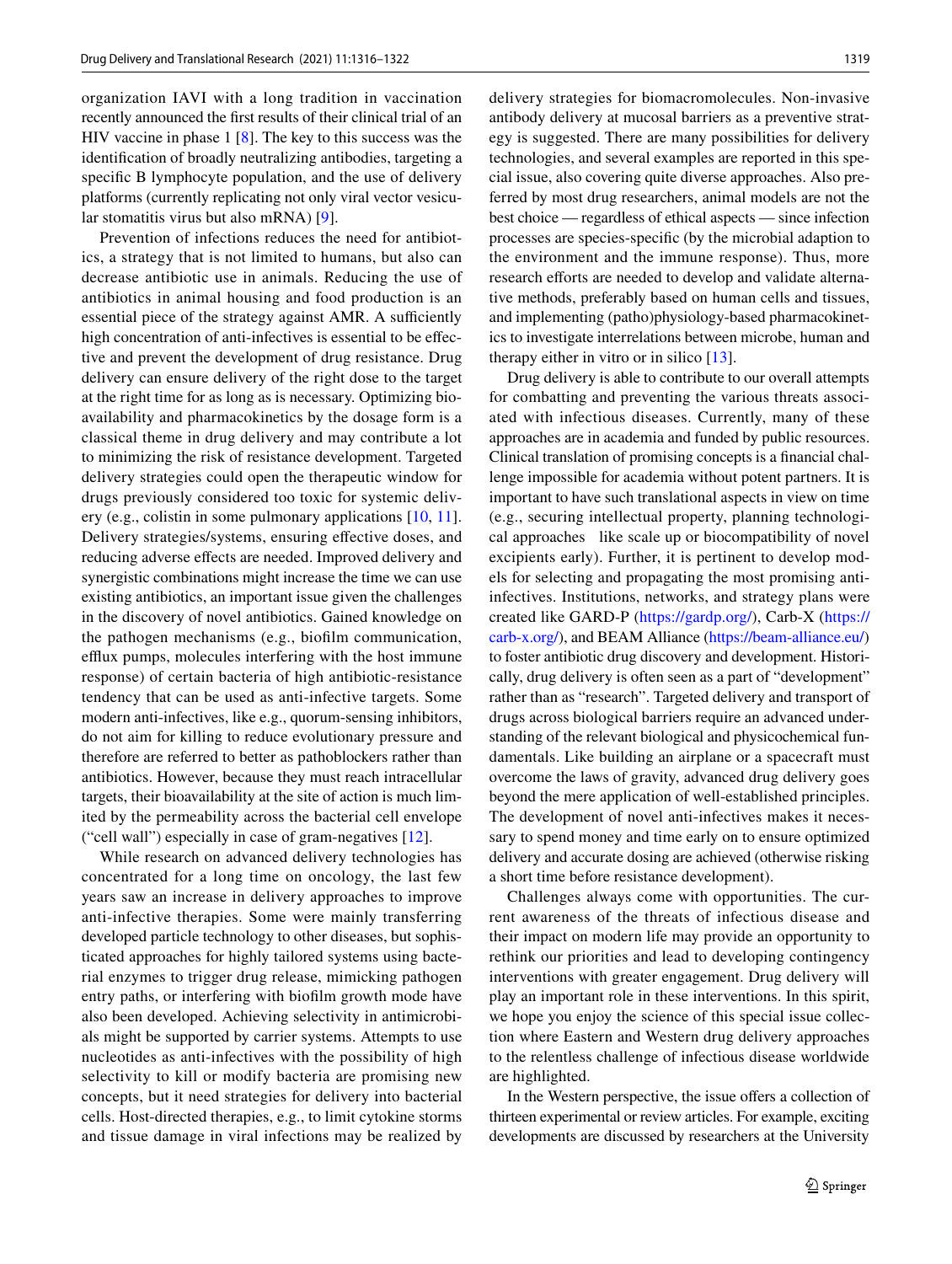of Copenhagen on emerging nanoparticle pulmonary delivery systems to treat respiratory tract bacterial infections [[14](#page-5-13)]. Thiyagarajan et al. enhance the pulmonary delivery potential of antimycobacterial nanopharmaceuticals by spray-drying the nanoparticles to form lactose-leucine microparticles with potentially more favorable aerodynamic properties [[15](#page-5-14)]. Along the same delivery route, the challenge of delivering large antiinfectious biologics, antibodies, is presented by Mayor et al. [\[16](#page-5-15)] while Juntke et al. present a novel model of human bronchial epithelial cells cultivated at the air–liquid interface (ALI) and infected with a *Pseudomonas aeruginosa* bioflm that could have a large impact on the testing of such aerosolized anti-infective nanoparticle delivery systems [[17\]](#page-5-16). The use of lipid delivery systems and their potential to ameliorate antimicrobial therapeutic efects are expounded in Clive Prestidge's "Nano-fats for bugs" review [[18\]](#page-5-17) and highlighted again by Ryan et al. exploration of solid lipid nanoparticles for delivery of dual-acting antimicrobial peptides [[19\]](#page-6-0). Nnamani et al. also investigate lipid-based nanogels for the delivery of artemether to treat malaria in this issue [[20](#page-6-1)]. Across several of the publications, and indeed in Albayaty et al. work on fghting infections caused by fungal bioflms [\[21\]](#page-6-2) and Re et al. review on treating recurrent candidiasis [[22\]](#page-6-3), nanotechnology and drug delivery strategies, in the form of lipid or polymeric nanoparticles and micelles, show large potential in defeating bioflms of resistant strains. Mucoadhesive polymers are also highlighted by Senel et al. to treat fungal infections in the mouth [\[23](#page-6-4)]. We are reminded of the challenges of treating infection in hospital settings in two reviews in this issue, from researchers at John Hopkins University in the USA and at Goethe University Frankfurt, on emerging strategies of local drug delivery to combat post-operative infections from implantable biomaterials [[24](#page-6-5)] and on the treatment of infected wounds respectively [\[25](#page-6-6)]. Lastly, from the Western perspective, given the focus on vaccine production during the recent pandemic, the issue would not be complete without an article highlighting the importance of nanotechnology and drug delivery in vaccine development. Cordeiro et al. work reports on their novel polysaccharide nanoparticles with immunomodulatory properties, highlighting their potential in future vaccine development [\[26](#page-6-7)].

In the Eastern perspective, the issue offers a collection of ffteen relevant research or review papers, contributed by world-leading researchers. For example, various biomaterials have been exploited to exhibit unique functions and promote innovations in the feld of drug delivery. Meng et al. review the applications of chitosan-based systems for the treatment of infectious diseases, as well as the design considerations including adhesive ability, controlled release function, and other physical properties [\[27](#page-6-8)]. Skin application of chitosan-based hydrogels was reported by Huang et al. [\[28\]](#page-6-9). Chitosan-based hydrogels showed improved recovery of hydrofuoric acid burns with the prevention of skin infections. These topical hydrogels can be useful for the versatile

delivery of antibiotics and antiviral drugs for the prevention of secondary infections in skin injury. Prabhu et al. studied injectable mannose-modifed chitosan nanoparticles for enhanced intracellular delivery of rifampicin to the sites of tuberculosis [\[29](#page-6-10)], which has been one of the major infectious diseases threatening public health in Asia. Due to the intracellular survival pathogenicity of Mycobacterium tuberculosis, efective delivery systems could be essential. Chogale et al. focused on the development of the dry powder inhaler formulation for the treatment of tuberculosis [\[30](#page-6-11)].

Stimuli-responsive materials have been shown to achieve highly efficient drug delivery and targeted treatment. Wei et al. present the ultrasound-responsive polymer-based drug delivery systems for biomedical applications with introduction of the stimulation mechanism and typical formulations, including polymeric nanodroplets, micelles, microbubbles, and hydrogels [[31](#page-6-12)]. Deng and Liu discuss the potential of utilizing infammation-associated pathological milieu, such as oxidative stress, acidic pH, and overexpressed enzymes to trigger the release of therapeutic agents from responsive drug carriers for improved treatment and management of chronic infammatory diseases [[32\]](#page-6-13).

Nanotechnology has been extensively explored for bioapplications including drug delivery and tissue engineering. Yang et al. highlight the recent advances in the development of therapeutic nanoformulations against various infectious for pathogen- and host-targeted antiviral delivery [\[33\]](#page-6-14). Fan et al. give an overview of antimicrobial nanomedicine ocular infections including keratitis and endophthalmitis [[34\]](#page-6-15). DNA-derived nanostructures that selectively capture gram-positive bacteria were reviewed by Kim et al. [\[35\]](#page-6-16). Besides, Wang et al. survey the application of titanium dioxide nanotubes as drug carriers for infection control and osteogenesis of bone implants [[36\]](#page-6-17). Cai et al. review the nanotechnology for physical sterilization focusing on topographical nanostructures [\[37](#page-6-18)].

Especially with the pandemics of COVID-19, vaccine delivery systems have received unprecedented high attention for the public health of the globe. Vaccine delivery systems for prevention of infectious diseases are overviewed by Kim et al. [\[38](#page-6-19)]. This review covers lipid and polymer-based non-viral delivery technologies for recently emerged viral infectious diseases including COVID-19 and Zika virus. In addition, transdermal drug delivery systems such as patches and microneedles have emerged as an alternative administration method with minimal invasion and less pain. Wang et al. describe transdermal delivery of antiviral drugs and vaccine antigens against COVID-19, infuenza, and herpes simplex [[39\]](#page-6-20). As transdermal delivery systems, the merits and limitations of transdermal patches and microneedles have been discussed. Oh et al. describe a microneedle-assisted vaccination for immunization through the buccal mucosa, which demonstrates a high serum IgG titer comparing to traditional transmucosal delivery [[40\]](#page-6-21).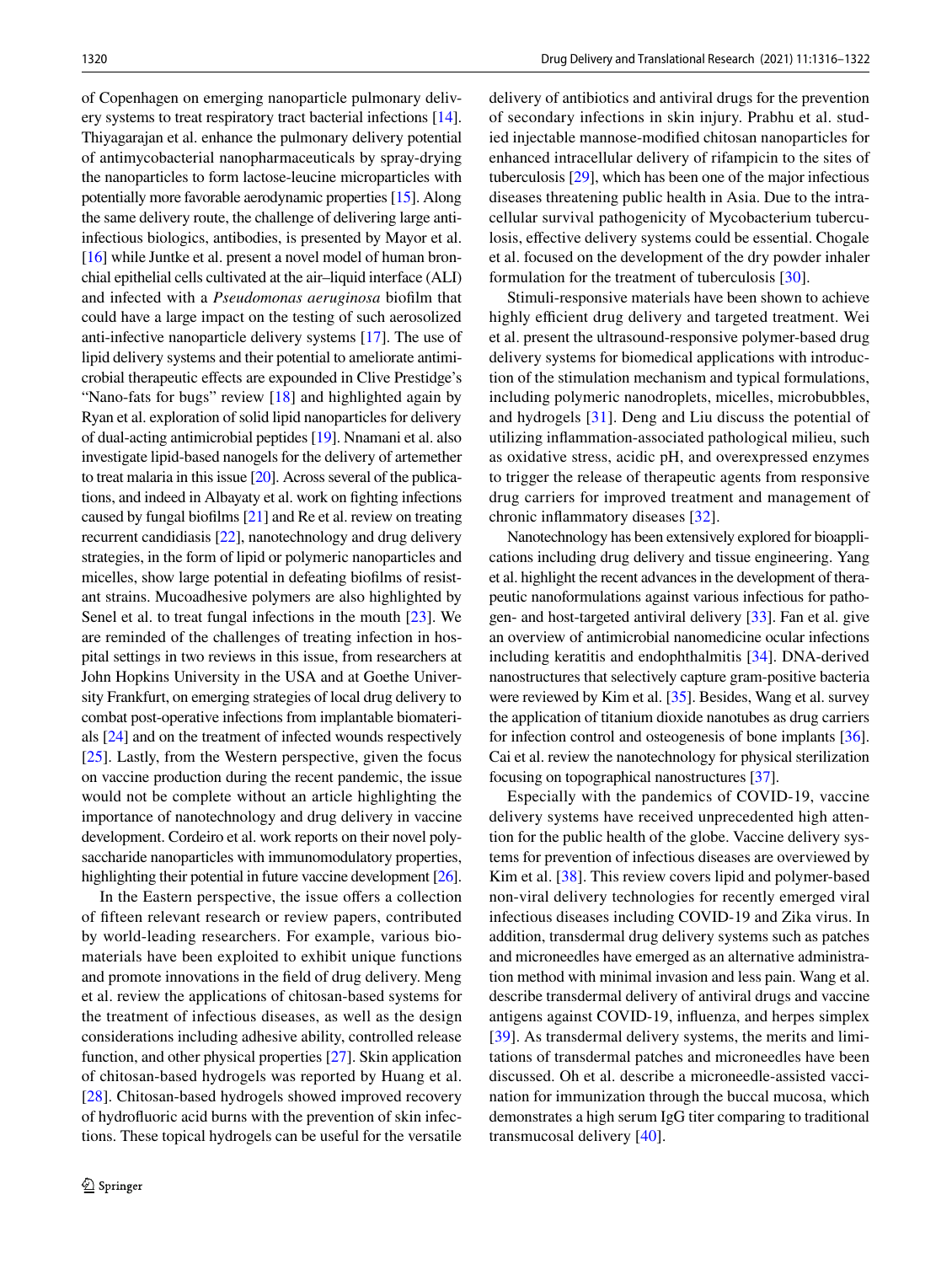The exploration of infectious disease detection has also attracted tremendous attention especially during the ongoing COVID-19 pandemic. Zhang et al. summarize the recent advances in self-luminescent systems for the detection of bacteria, fungi, and viruses byusing the advantages of ATP-derived self-luminescence as the light source [[41](#page-6-22)]. In addition, they also provide an overview of self-luminescence system-based photodynamic therapy for treating infectious diseases.

Collectively, this special issue highlights the diverse research work and most advanced progress in the feld of prevention and treatment of infectious diseases. Although several hurdles may remain for translation to clinical trials, the experimental delivery technologies presented could provide a dynamic platform for future pipelines of new drugs fghting against infectious diseases. We also hope that these important endeavors would provide the opportunity for the development and translation of drug delivery systems to fght infectious diseases, especially for COVID-19.

**Acknowledgements** We would like to thank Prof Maria José Alonso, editor-in-chief of DDTR, for her relentless support and guidance and all authors and reviewers who engaged with us in the creation of this special issue.

**Funding** Open Access funding enabled and organized by Projekt DEAL.

**Open Access** This article is licensed under a Creative Commons Attribution 4.0 International License, which permits use, sharing, adaptation, distribution and reproduction in any medium or format, as long as you give appropriate credit to the original author(s) and the source, provide a link to the Creative Commons licence, and indicate if changes were made. The images or other third party material in this article are included in the article's Creative Commons licence, unless indicated otherwise in a credit line to the material. If material is not included in the article's Creative Commons licence and your intended use is not permitted by statutory regulation or exceeds the permitted use, you will need to obtain permission directly from the copyright holder. To view a copy of this licence, visit <http://creativecommons.org/licenses/by/4.0/>.

## **References**

- <span id="page-5-0"></span>1. Nuzzo JB, Mullen L, Snyder M, Cicero A, Inglesby TV. Preparedness for a high-impact respiratory pathogen pandemic. 2019. [https://apps.who.int/gpmb/assets/thematic\\_papers/tr-6.pdf](https://apps.who.int/gpmb/assets/thematic_papers/tr-6.pdf). Accessed 8 Feb 2021.
- <span id="page-5-1"></span>2. Wardeh M, Risley C, McIntyre MK, Setzkorn C, Baylis M. Database of host-pathogen and related species interactions, and their global distribution. Sci Data. 2015;2:150049. [https://doi.org/10.](https://doi.org/10.1038/sdata.2015.49) [1038/sdata.2015.49](https://doi.org/10.1038/sdata.2015.49).
- <span id="page-5-2"></span>3. Murray KA, Olivero J, Roche B, Tiedt S, Guégan J-F. Pathogeography: leveraging the biogeography of human infectious diseases for global health management. Ecography. 2018;41:1411– 27. [https://doi.org/10.1111/ecog.03625.](https://doi.org/10.1111/ecog.03625)
- <span id="page-5-3"></span>4. World Health Organization. The top 10 causes of death. 2020. [https://www.who.int/news-room/fact-sheets/detail/the-top-10](https://www.who.int/news-room/fact-sheets/detail/the-top-10-causes-of-death) [causes-of-death](https://www.who.int/news-room/fact-sheets/detail/the-top-10-causes-of-death). Accessed 8 Feb 2021.
- <span id="page-5-4"></span>5. Interagency Coordination Group on Antimicrobial Resistance. No time to wait: securing the future from drug-resistant infections. 2019. [https://www.who.int/antimicrobial-resistance/interagency](https://www.who.int/antimicrobial-resistance/interagency-coordination-group/IACG_final_report_EN.pdf?ua=1)[coordination-group/IACG\\_fnal\\_report\\_EN.pdf?ua=1.](https://www.who.int/antimicrobial-resistance/interagency-coordination-group/IACG_final_report_EN.pdf?ua=1) Accessed 8 Feb 2021.
- <span id="page-5-5"></span>6. Essack SY. WASH community programmes key to overcome antimicrobial resistance in low and middle-income countries. 2020. [https://www.amr-insights.eu/wash-community-programmes-key](https://www.amr-insights.eu/wash-community-programmes-key-to-overcome-antimicrobial-resistance-in-low-and-middle-income-countries/)[to-overcome-antimicrobial-resistance-in-low-and-middle-income](https://www.amr-insights.eu/wash-community-programmes-key-to-overcome-antimicrobial-resistance-in-low-and-middle-income-countries/)[countries/.](https://www.amr-insights.eu/wash-community-programmes-key-to-overcome-antimicrobial-resistance-in-low-and-middle-income-countries/) Accessed 8 Feb 2021.
- <span id="page-5-6"></span>7. Afrough B, Dowall S, Hewson R. Emerging viruses and current strategies for vaccine intervention. Clin Exp Immunol. 2019;196:157–66. [https://doi.org/10.1111/cei.13295.](https://doi.org/10.1111/cei.13295)
- <span id="page-5-7"></span>First-in-human clinical trial confirms novel HIV vaccine approach developed by IAVI and Scripps Research. 2021. [https://www.iavi.](https://www.iavi.org/news-resources/press-releases/2021/first-in-human-clinical-trial-confirms-novel-hiv-vaccine-approach-developed-by-iavi-and-scripps-research) [org/news-resources/press-releases/2021/frst-in-human-clinical](https://www.iavi.org/news-resources/press-releases/2021/first-in-human-clinical-trial-confirms-novel-hiv-vaccine-approach-developed-by-iavi-and-scripps-research)[trial-confrms-novel-hiv-vaccine-approach-developed-by-iavi](https://www.iavi.org/news-resources/press-releases/2021/first-in-human-clinical-trial-confirms-novel-hiv-vaccine-approach-developed-by-iavi-and-scripps-research)[and-scripps-research](https://www.iavi.org/news-resources/press-releases/2021/first-in-human-clinical-trial-confirms-novel-hiv-vaccine-approach-developed-by-iavi-and-scripps-research). Accessed 8 Feb 2021.
- <span id="page-5-8"></span>9. HIV Vaccines IAVI.<https://www.iavi.org/our-science/hiv-vaccines>. Accessed 8 Feb 2021.
- <span id="page-5-9"></span>10. Chai M, Gao Y, Liu J, Deng Y, Hu D, Jin Q, Ji J. Polymyxin B-polysaccharide polyion nanocomplex with improved biocompatibility and unafected antibacterial activity for acute lung infection management. Adv Healthcare Mater. 2020;9:1901542. [https://](https://doi.org/10.1002/adhm.201901542) [doi.org/10.1002/adhm.201901542](https://doi.org/10.1002/adhm.201901542).
- <span id="page-5-10"></span>11. Yu S, Wang S, Zou P, Chai G, Lin Y-W, Velkov T, et al. Inhalable liposomal powder formulations for co-delivery of synergistic ciprofoxacin and colistin against multi-drug resistant gram-negative lung infections. Int J Pharm. 2020;575:118915. [https://doi.org/10.](https://doi.org/10.1016/j.ijpharm.2019.118915) [1016/j.ijpharm.2019.118915](https://doi.org/10.1016/j.ijpharm.2019.118915).
- <span id="page-5-11"></span>12. Ropponen HK, Richter R, Hirsch AK, Lehr C-M. Mastering the gram-negative bacterial barrier – chemical approaches to increase bacterial bioavailability of antibiotics. Adv Drug Deliv Rev. 2021;172:339–60. [https://doi.org/10.1016/j.addr.2021.02.014.](https://doi.org/10.1016/j.addr.2021.02.014)
- <span id="page-5-12"></span>13. Montefusco-Pereira CV, Carvalho-Wodarz CDS, Seeger J, Kloft C, Michelet R, Lehr C-M. Decoding (patho-)physiology of the lung by advanced in vitro models for developing novel antiinfectives therapies. Drug Discov Today. 2021;26:148–63. [https://](https://doi.org/10.1016/j.drudis.2020.10.016) [doi.org/10.1016/j.drudis.2020.10.016.](https://doi.org/10.1016/j.drudis.2020.10.016)
- <span id="page-5-13"></span>14. Zheng Huang Z, Kłodzińska SN, Wan F, Nielsen HM. Nanoparticle-mediated pulmonary drug delivery: state of the art towards efficient treatment of recalcitrant respiratory tract bacterial infections. Drug Deliv Transl Res. 2021. [https://doi.org/10.1007/](https://doi.org/10.1007/s13346-021-00954-1) [s13346-021-00954-1](https://doi.org/10.1007/s13346-021-00954-1).
- <span id="page-5-14"></span>15. Thiyagarajan D, Huck B, Nothdurft B, Koch M, Rudolph D, Rutschmann M, Feldmann C, Hozsa C, Furch M, Besecke KFW, Gieseler RK, Loretz B, Claus-Michael Lehr C-M. Spray-dried lactose-leucine microparticles for pulmonary delivery of antimycobacterial nanopharmaceuticals. Drug Deliv Transl Res. 2021. <https://doi.org/10.1007/s13346-021-01011-7>.
- <span id="page-5-15"></span>16. Mayor A, Thibert B, Huille S, Respaud R, Audat H, Heuzé-Vourc'h N. Inhaled antibodies: formulations require specifc development to overcome instability due to nebulization. Drug Deliv Transl Res. 2021. [https://doi.org/10.1007/](https://doi.org/10.1007/s13346-021-00967-w) [s13346-021-00967-w.](https://doi.org/10.1007/s13346-021-00967-w)
- <span id="page-5-16"></span>17. Juntke J, Murgia X, Türeli NG, Türeli AE, Thorn CR, Schneider M, Schneider-Daum N, de Souza Carvalho-Wodarz C, Lehr CM. Testing of aerosolized ciprofloxacin nanocarriers on cystic fibrosis airway cells infected with *P. aeruginosa* bioflms. Drug Deliv Transl Res. 2021. [https://doi.org/10.1007/s13346-021-01002-8.](https://doi.org/10.1007/s13346-021-01002-8)
- <span id="page-5-17"></span>18. Thorn CR, Thomas N, Boyd BJ, Prestidge CA. Nano-fats for bugs: the benefts of lipid nanoparticles for antimicrobial therapy.